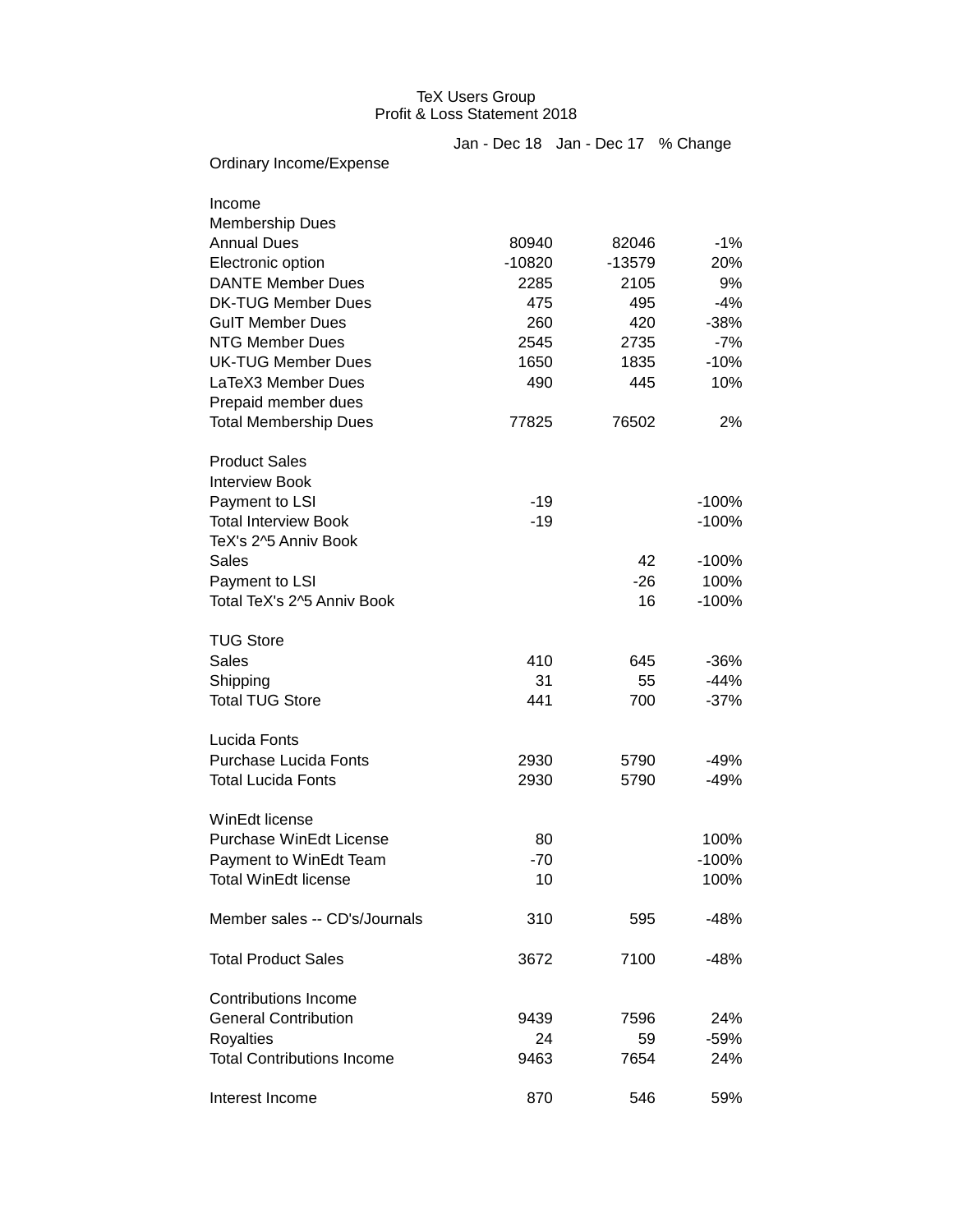## TeX Users Group Profit & Loss Statement 2018

| Advertising Income                    | 270   | 315   | $-14%$  |
|---------------------------------------|-------|-------|---------|
| Services Income                       |       | 761   | $-100%$ |
| <b>Total Income</b>                   | 92101 | 92879 | $-1\%$  |
| Cost of Goods Sold                    |       |       |         |
| <b>TUGboat Prod/Mailing</b>           | 17410 | 23677 | $-27%$  |
| Software Production/Mailing           | 2550  | 2599  | $-2%$   |
| Postage/Delivery - Members            | 1470  | 2901  | $-49%$  |
| Lucida Sales Accrual B&H              | 1465  | 2895  | $-49%$  |
| <b>Member Renewal</b>                 | 317   | 364   | $-13%$  |
| <b>Total COGS</b>                     | 23211 | 32437 | $-28%$  |
| <b>Gross Profit</b>                   | 68890 | 60442 | 14%     |
| Expense                               |       |       |         |
| Contributions made by TUG             |       |       |         |
| <b>Bursary</b>                        | 2000  | 2000  |         |
| Total Contributions made by TUG       | 2000  | 2000  |         |
| Office Overhead                       |       |       |         |
| <b>Corporation fees</b>               | 72    | 62    | 16%     |
| Credit card/Bank charges              |       |       |         |
| PayPal fees                           | 716   | 672   | 7%      |
| <b>Bank Service Charges</b>           | 347   | 237   | 46%     |
| <b>Bankcard Merc Fees</b>             | 2945  | 3046  | $-3%$   |
| <b>Total Credit card/Bank charges</b> | 4008  | 3954  | 1%      |
| Equipment                             |       |       |         |
| Server                                | 312   | 255   | 22%     |
| Computer                              | 275   | 300   | $-8%$   |
| <b>Total Equipment</b>                | 587   | 555   | 6%      |
| Insurance                             |       |       |         |
| Liability Insurance                   | 1580  | 1572  | 1%      |
| <b>Workers Compensation</b>           | 556   | 559   | $-1%$   |
| <b>Total Insurance</b>                | 2136  | 2131  | 0%      |
| Postage and Delivery                  | 82    | 163   | $-50%$  |
| Rent                                  | 4800  | 4800  |         |
| Supplies                              |       |       |         |
| Office                                | 88    | 111   | $-21%$  |
| Computer                              | 947   | 838   | 13%     |
| <b>Total Supplies</b>                 | 1035  | 949   | 9%      |